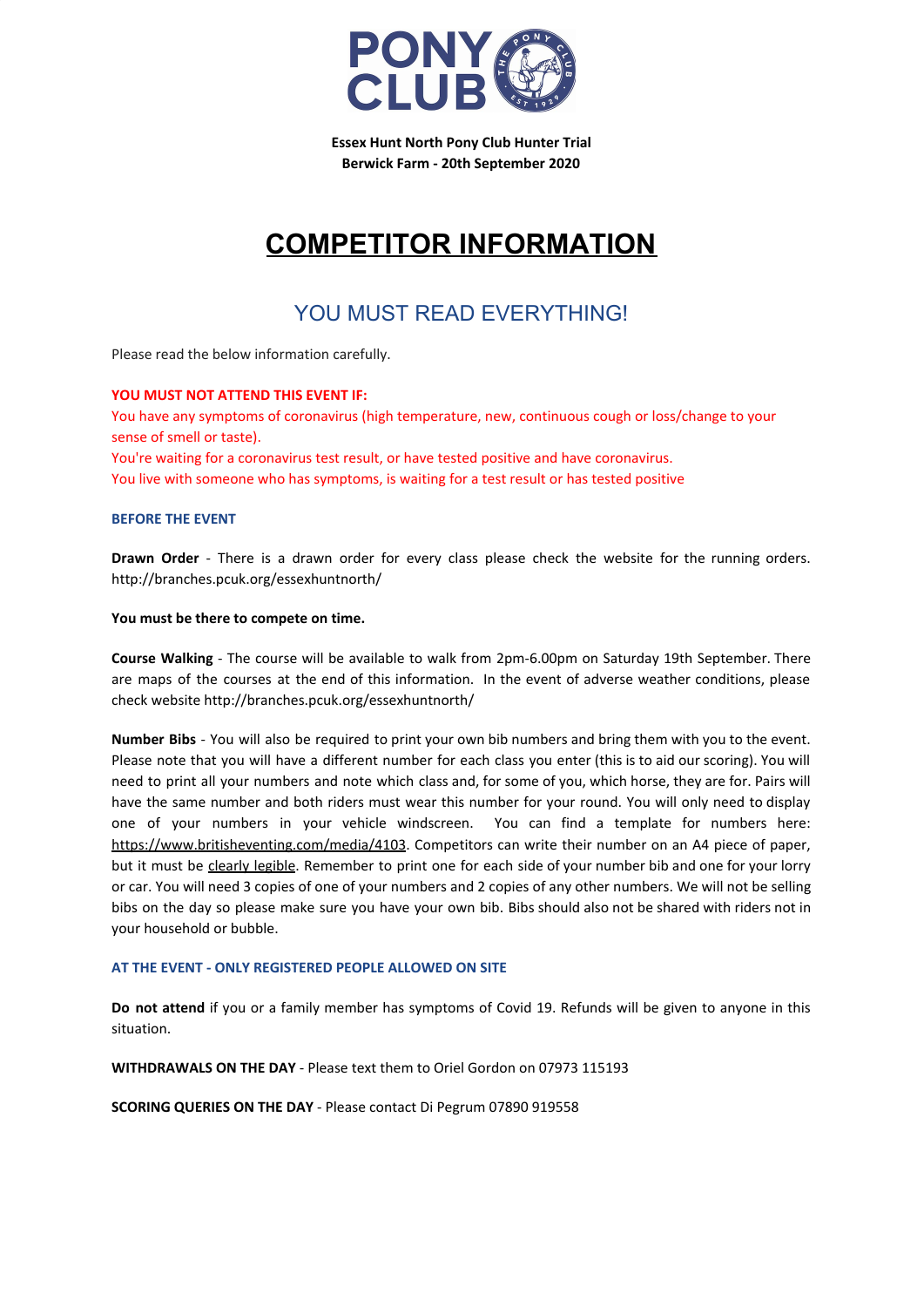

### **ON ARRIVAL**

You will be greeted at the gate by our 'Information Team.'

Display your number clearly in your lorry window.

We will check that those accompanying the rider are the same as you have declared on your entry. If your nominated person cannot attend, please email any changes BEFORE the event to [sallynicola@yahoo.co.uk](mailto:sallynicola@yahoo.co.uk). This is very important as it is a legal requirement for us to track and trace.

**Parking** - You will be directed to park at safe distances from each other. Current recommendations are 10m apart if there is tying up allowed on both sides of your box; 5m where tying up is on one side only, and 3m apart where there is no tying up allowed. This allows social distancing to be maintained. You should maintain social distancing from everyone other than those from your own household or bubble.

If you need a **HAT TAG** please notify the Information team on arrival who will ask you to park to one side whilst your hat is checked. Please ensure your hat is ready to be tagged with the Standards easily visible. You will not be able to compete if your hat is not tagged. Here is the link to the pony club hat rule - NO FIXED PEAK HATS ALLOWED AT ANY HEIGHT <https://pcuk.org/media/3t2nxfnb/hat-rule-2020.pdf>

**Body Protectors** - These must be worn at all times when mounted and must be to current standard. Details of the current standard may be found here - <https://pcuk.org/media/hh4h35mb/body-protector-rule-2020.pdf> At this event you will NOT be permitted to continue after a fall on course.

**Hair and Jewellery** - Please make sure your hair is tied back with a hairnet and any earrings taken out.

Passports and Numbers - You will not need to go to the entries secretary to have your vaccination record checked or to collect your number. EHNPC Officials on site will carry out random vaccinations checks in the horsebox park, and so you need to still remember to have your horses' passports with you, but you will not be required to present your passport on arrival. You will have already printed your rider number/s and brought them with you

#### **WARM UP/ COMPETE**

A maximum of 10 horses will be allowed in the warm up area. You will not be allowed into this area more than 20 minutes before your riding time. A steward will be managing this. You will be called forward by the steward to go through to the starting area. Riders & Horses only in all warm-up areas – no helpers / parents on foot please – you may watch your competitor from the adjacent area, keeping 2m apart from each other.

**PARENTS / SUPPORT** - PLEASE DO NOT CONGREGATE IN GROUPS.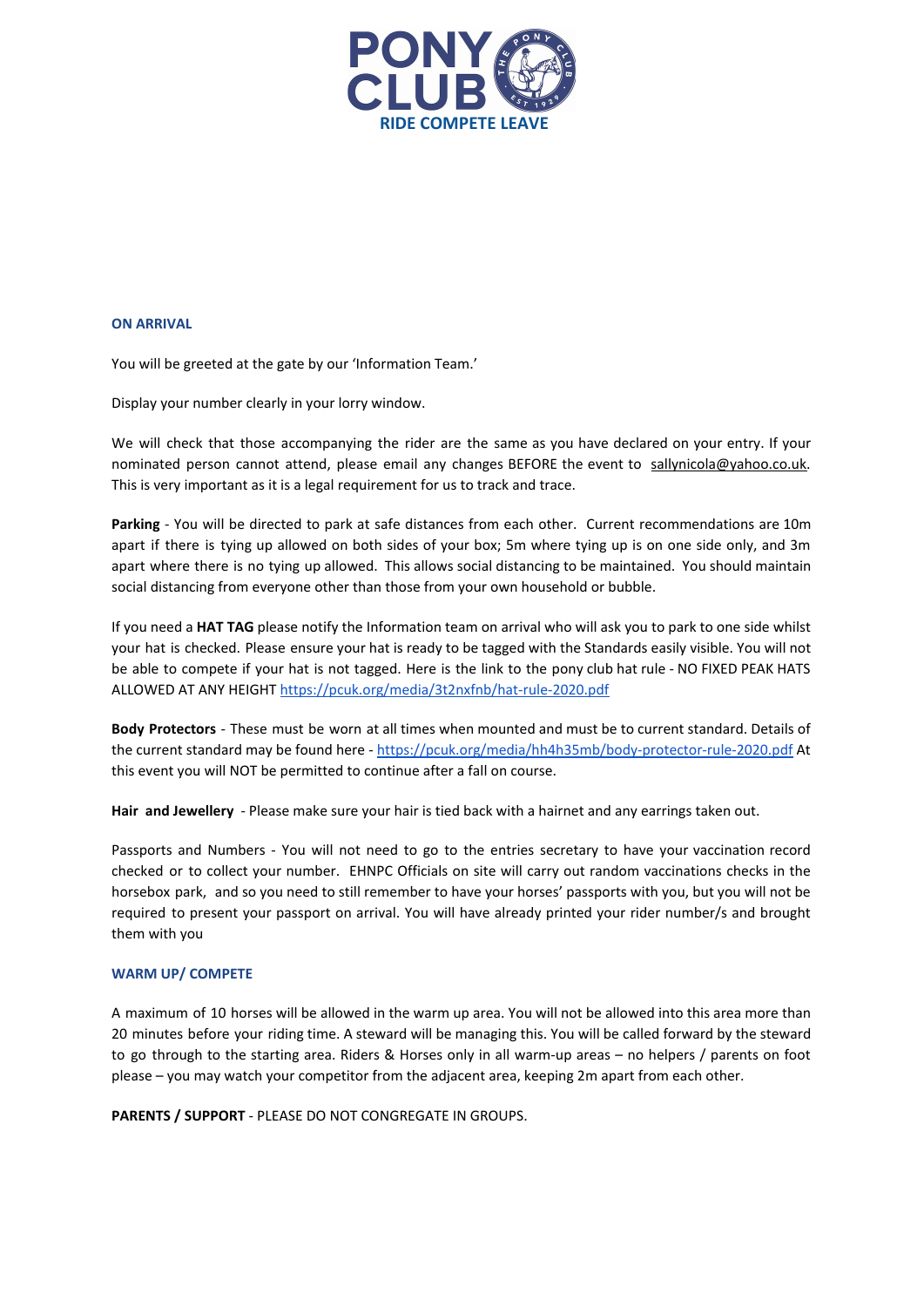

YOU ARE EXPECTED TO RIDE ON YOUR ALLOCATED TIMES. IF YOU DO NOT DO SO, YOU RISK BEING UNABLE TO COMPETE.

We ask that competitors maintain social distancing when riding. We ask that once you have completed your round you return to your vehicle as soon as possible and once you have finished competing, you leave the site as promptly as possible.

**Rider Falls** - If you fall off In the lorry park or warm up you must be checked by a paramedic before continuing to compete. If you or your horse falls on the course, you may only continue at the Fence Judges / XC Control's discretion. Our fence Judges are not allowed to help you remount. A second fall will result in Elimination.

All rider fallers must be checked by a paramedic before you leave the site.

### **DELAYS**

We always aim to run to time, however delays are, at times, unavoidable. In the event that we do experience delays we will communicate to those at the event via our commentator. We ask you to be patient and wait with your vehicle, maintaining social distancing. We will have to maintain our limit of 10 riders in the warm up areas and will advise those arriving at the event or the collecting ring if we are experiencing a delay. You may find more information at our 'information point' located at the entrance. Please observe a social distance of 2m at all times, when approaching officials and other competitors. If we experience a major delay we will communicate via our social media page on FaceBook - 'EHNPC Events'.

**SCORES** - No scoreboards or screens will be used on event and all scores will be online. Please look at our website for links to results. We are trialling Live Scoring so live scores should be available during the event.

**PRIZE GIVING** - Unfortunately there will not be a prize giving. Rosettes will be posted after the event if wanted for a small posting and packing fee. Please see the website for these details post event.

**DOGS** - Dogs are allowed and MUST be kept on leads at all times. Any dogs not on the lead will require us to ask you to leave the site.

**REFRESHMENTS** - On-site catering is available, in line with current government guidance. You need to maintain a 2m social distance when queueing and enjoying the catering facilities.

**PHOTOGRAPHER** - There will be a Photographer on site. ARDS is our official photographer and you can purchase pictures on their website - <https://www.ardsphotographic.co.uk/events.html>

**TOILETS** - Toilets will be provided and cleaned regularly. Hand sanitising stations will be provided and members are encouraged to take home their rubbish and use their own toilets in their own lorries

As soon as you have finished competing please leave the site as quickly as possible.

**RUBBISH** - Please take all your rubbish away with you

**HORSE DROPPINGS** - Please leave the area around your lorry / trailer clean and tidy, taking all droppings home with you.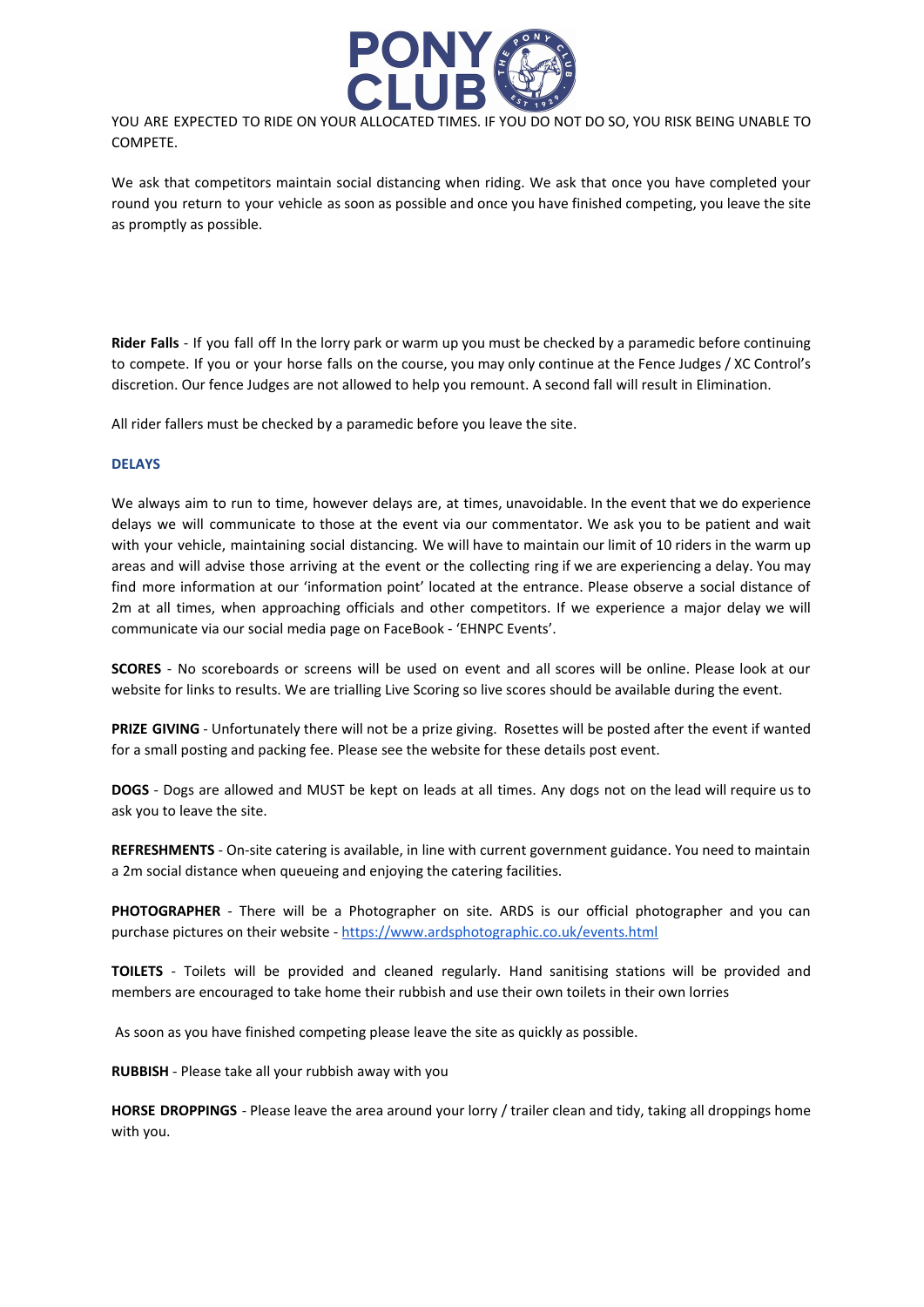

**LEAVING BERWICK** There will be a CLOCKWISE one way system in operation along Berwick Lane on the day of the event. You MUST turn left when leaving Berwick Farm.

**All details, times and course maps are available from Friday on our website**  <https://branches.pcuk.org/essexhuntnorth/autumn-hunter-trial-2020/>

*We hope you have a lovely day. EHNPC Committee xx*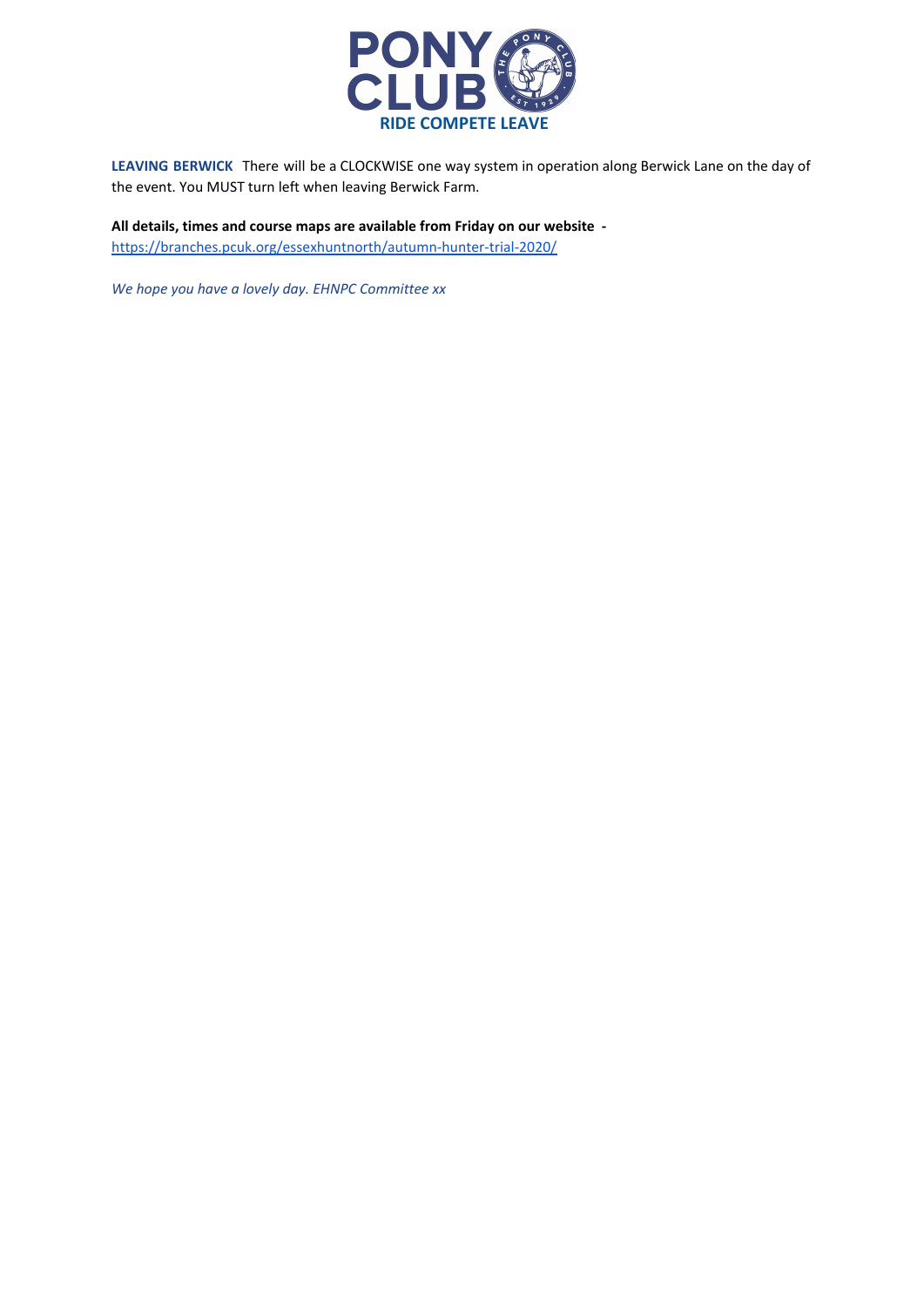

◀ Search .III 4G

 $C \subseteq T$  3 95%

## Courses

## **Berwick 70**

**Details** 





**Minute Markers** 

Waypoints

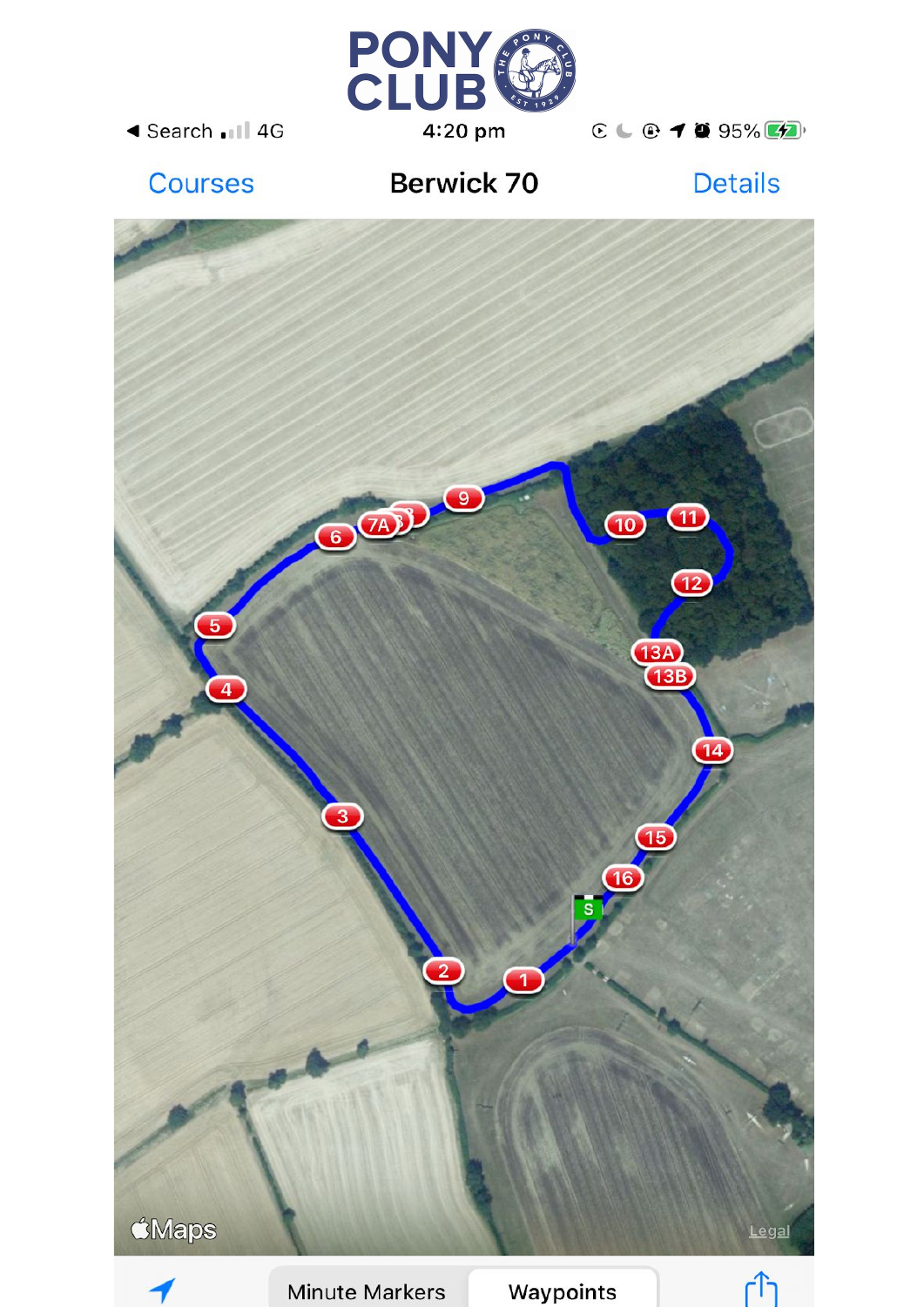

◀ Search .III 4G

 $C \cup C$  10 95%

## **Courses**

## Berwick 80

**Details** 



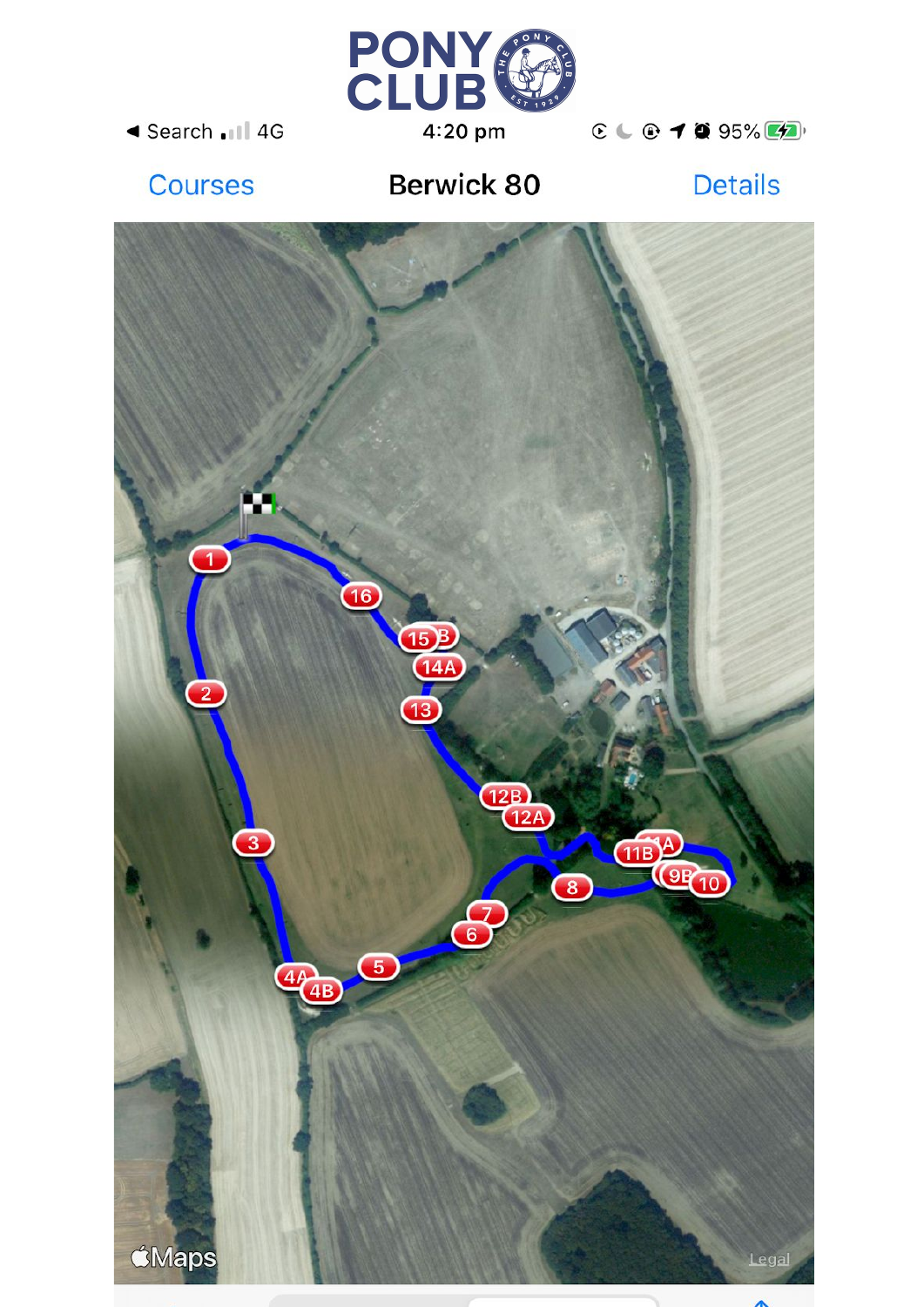

◀ Search .III 4G

 $C \cup C$  10 95%

## **Courses**

# **Berwick 90**

**Details**